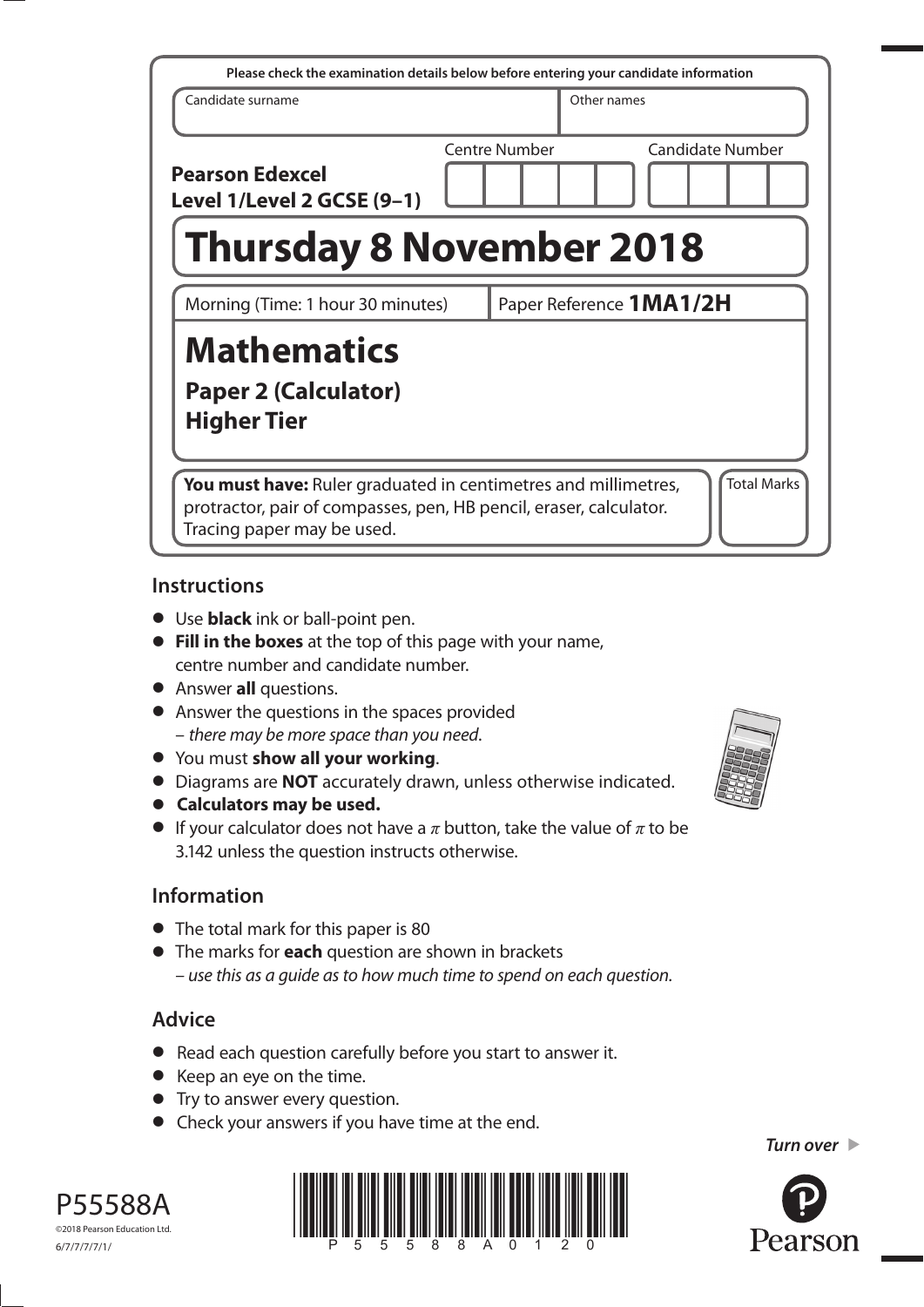# DO NOTWRITE IN THE AREA

# **Answer ALL questions.**

### **Write your answers in the spaces provided.**

### **You must write down all the stages in your working.**

- 1  $\mathcal{E} = \{$ even numbers between 1 and 25 $\}$  $A = \{2, 8, 10, 14\}$  $B = \{6, 8, 20\}$ 
	- $C = \{8, 18, 20, 22\}$

(a) Complete the Venn diagram for this information.



**(4)**

A number is chosen at random from **E**.

(b) Find the probability that the number is a member of  $A \cap B$ .

**(2)**

.......................................................

### **(Total for Question 1 is 6 marks)**

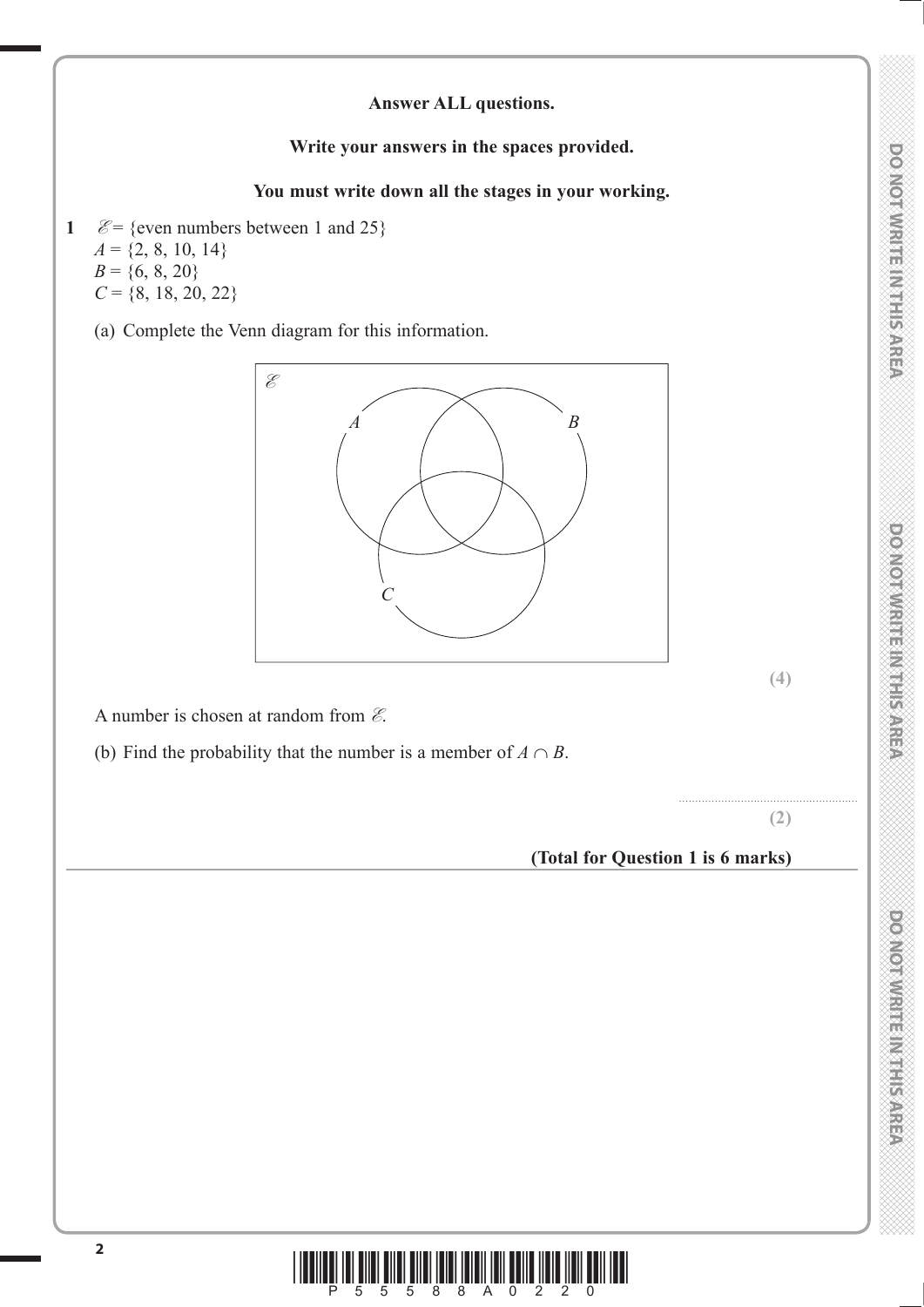Sean has information about the height, in cm, and the weight, in kg, of each of ten rugby players.  $\overline{2}$ He is asked to draw a scatter graph and a line of best fit for this information. Here is his answer.



Sean has plotted the points accurately.

Write down two things that are wrong with his answer.

 $\mathbf{1}$ 

 $2$ .

**DOMOT WRITEN RHS AREA** 

**DONOTWRITEINTHISMREA** 



(Total for Question 2 is 2 marks)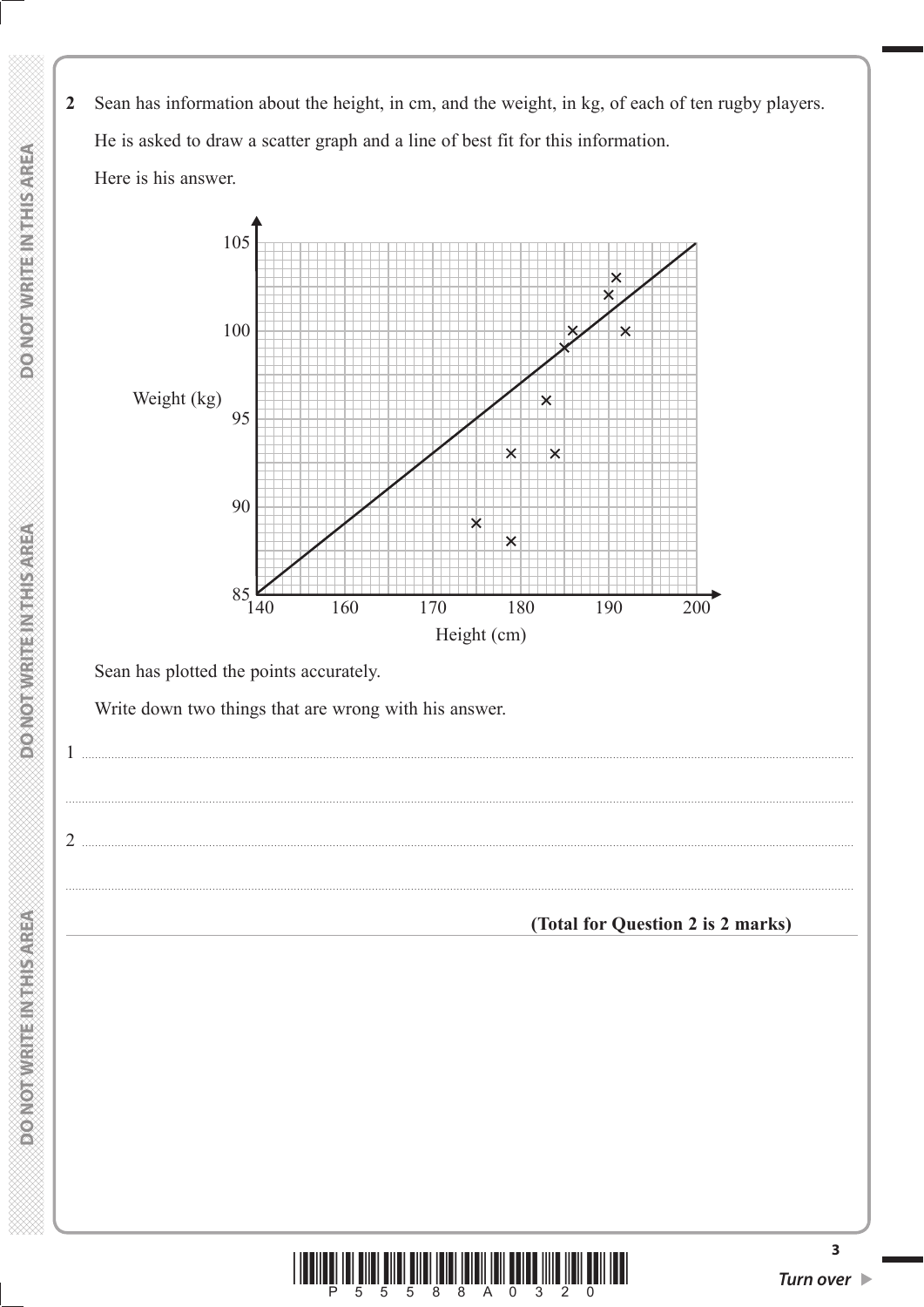

*ABC* and *DEF* are parallel lines.

 Work out the size of angle *x*. Give a reason for each stage of your working.

**DOMOTWRITEINISHER** 

 $\circ$ 

**(Total for Question 3 is 4 marks)**

.......................................................

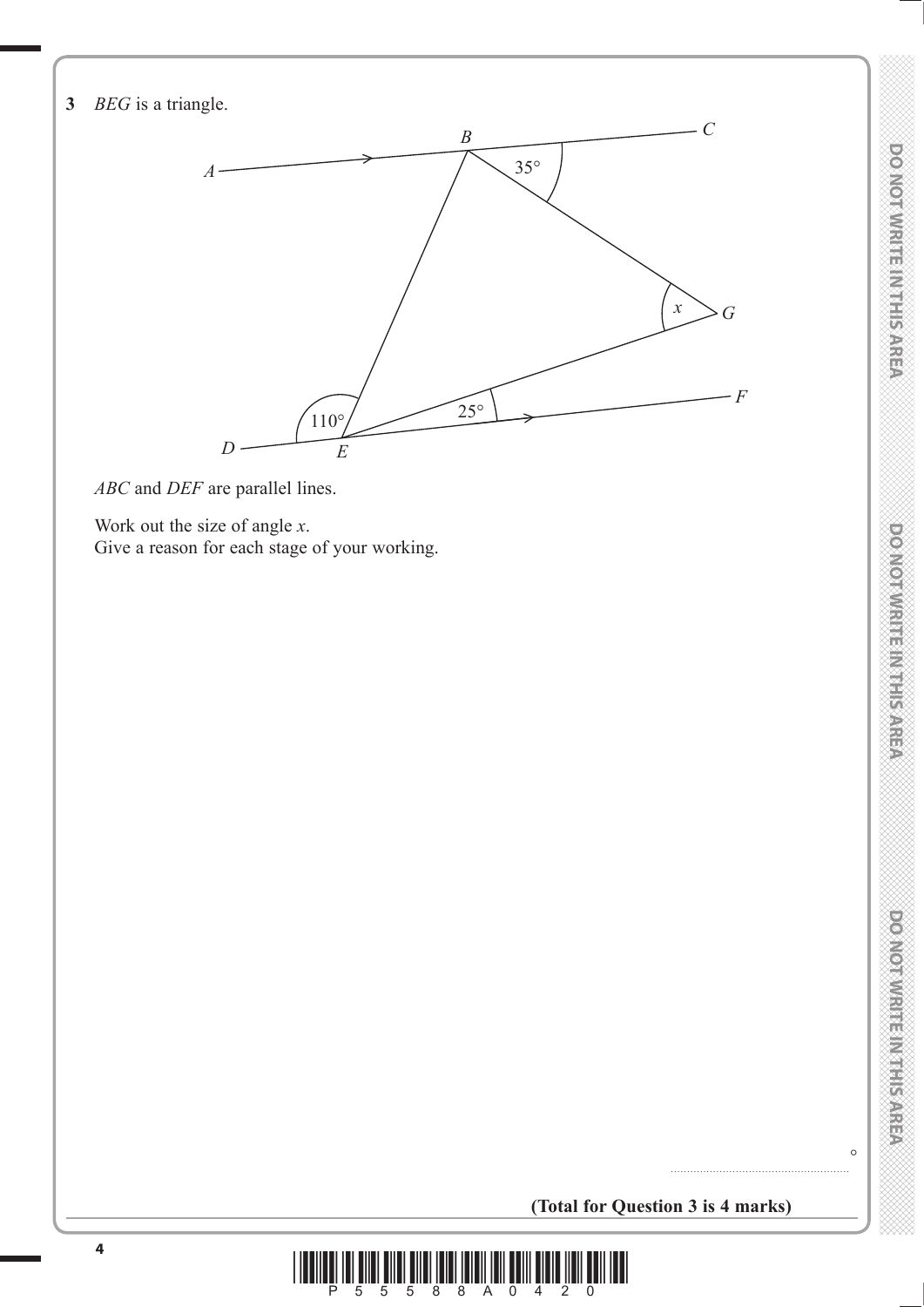**4** Northern Bank has two types of account. Both accounts pay compound interest.

> **Cash savings account** Interest 2.5% per annum

**Shares account** Interest 3.5% per annum

 Ali invests £2000 in the cash savings account. Ben invests £1600 in the shares account.

 (a) Work out who will get the most interest by the end of 3 years. You must show all your working.

In the 3rd year the rate of interest for the shares account is changed to 4% per annum.

 (b) Does this affect who will get the most interest by the end of 3 years? Give a reason for your answer.

**(Total for Question 4 is 5 marks)**



..................................................................................................................................................................................................................................................

..................................................................................................................................................................................................................................................

..................................................................................................................................................................................................................................................

**5**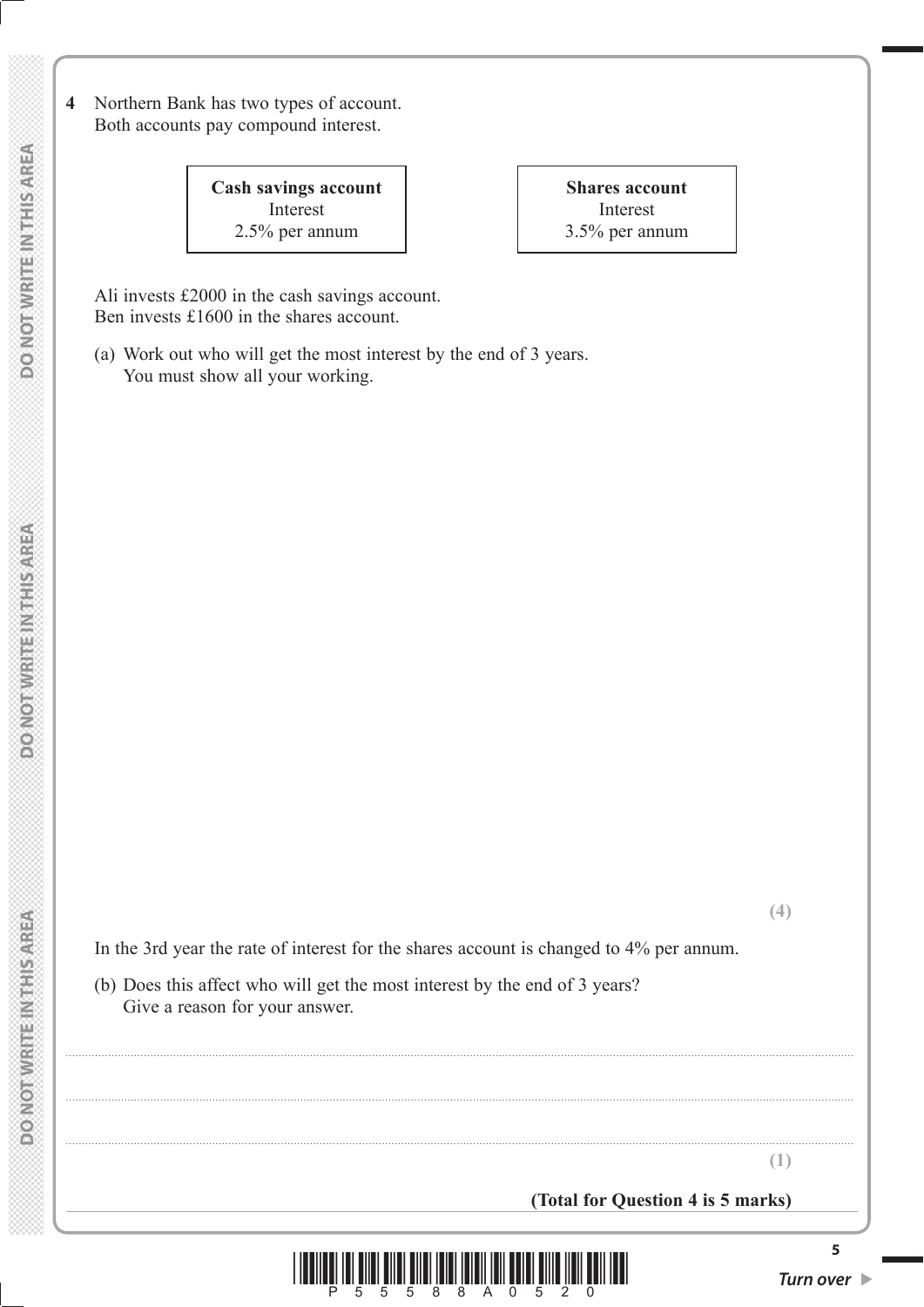DO NOTWRITE IN THE AREA



John is going to paint the floor.

 Each 5 litre tin of paint costs £16.99 1 litre of paint covers an area of  $2 m<sup>2</sup>$ 

John has £160 to spend on paint.

 Has John got enough money to buy all the paint he needs? You must show how you get your answer.

**(Total for Question 5 is 5 marks)**

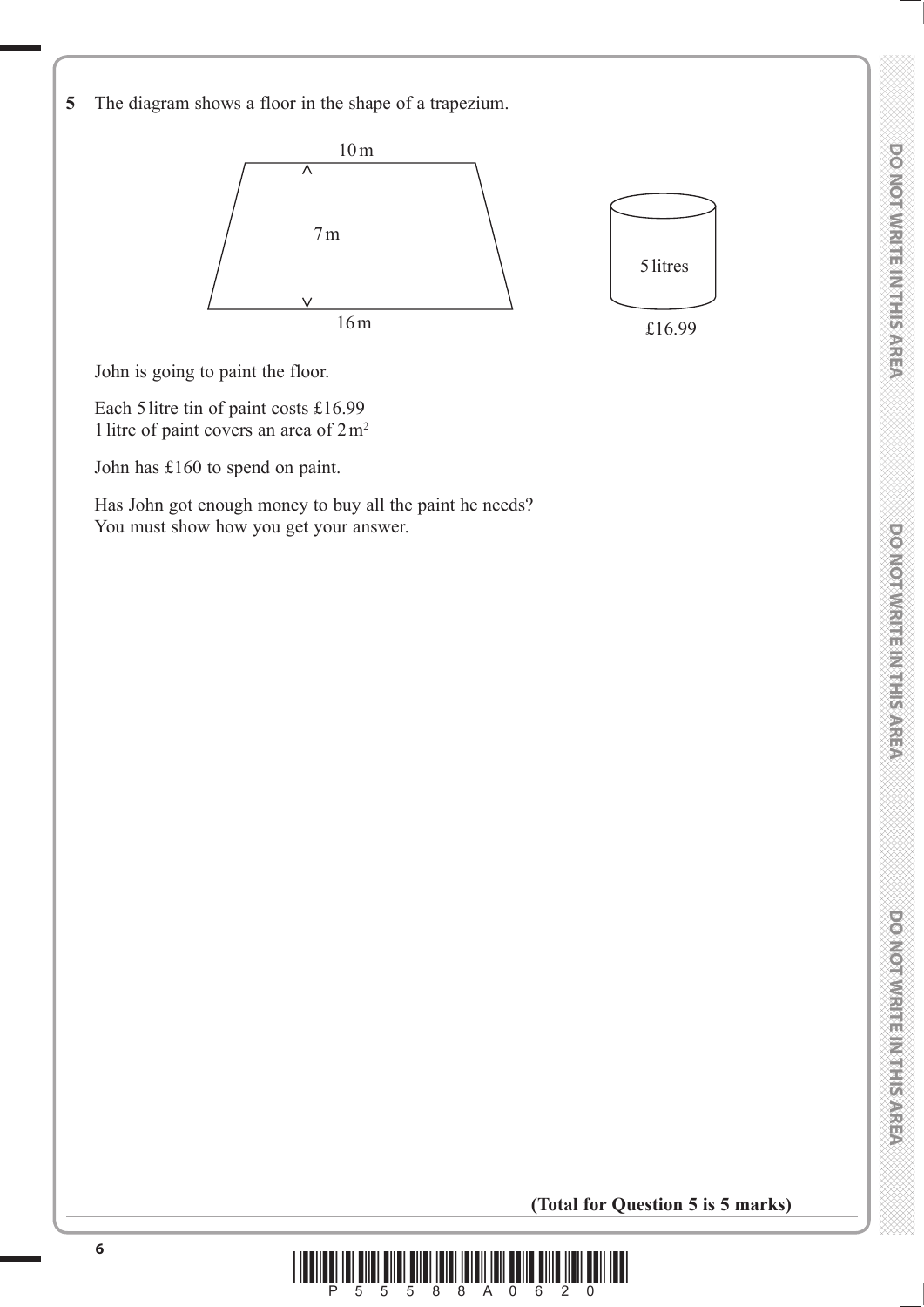**6** *A* is the point with coordinates  $(5, 9)$ *B* is the point with coordinates (*d*, 15)

The gradient of the line *AB* is 3

Work out the value of *d*.

**(Total for Question 6 is 3 marks)**

.......................................................



**7**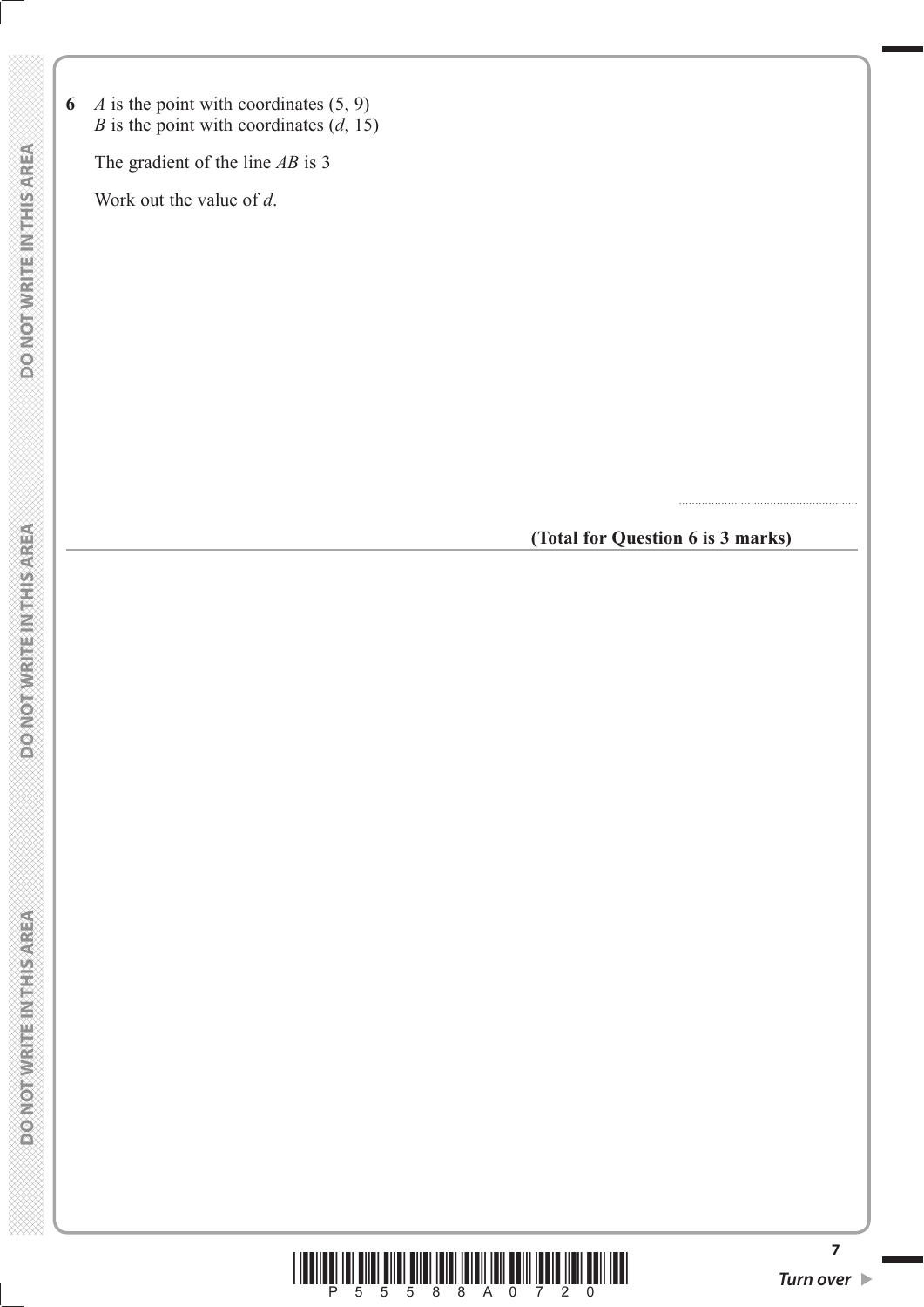**DOMOTWRITEINISHER** 

**7** (a) Write the number 0.000 086 23 in standard form.

(b) Work out 
$$
\frac{3.2 \times 10^3 + 5.1 \times 10^{-2}}{4.3 \times 10^{-4}}
$$

Give your answer in standard form, correct to 3 significant figures.

**(2)**

..............................................................

.............................................................. **(1)**

# **(Total for Question 7 is 3 marks)**

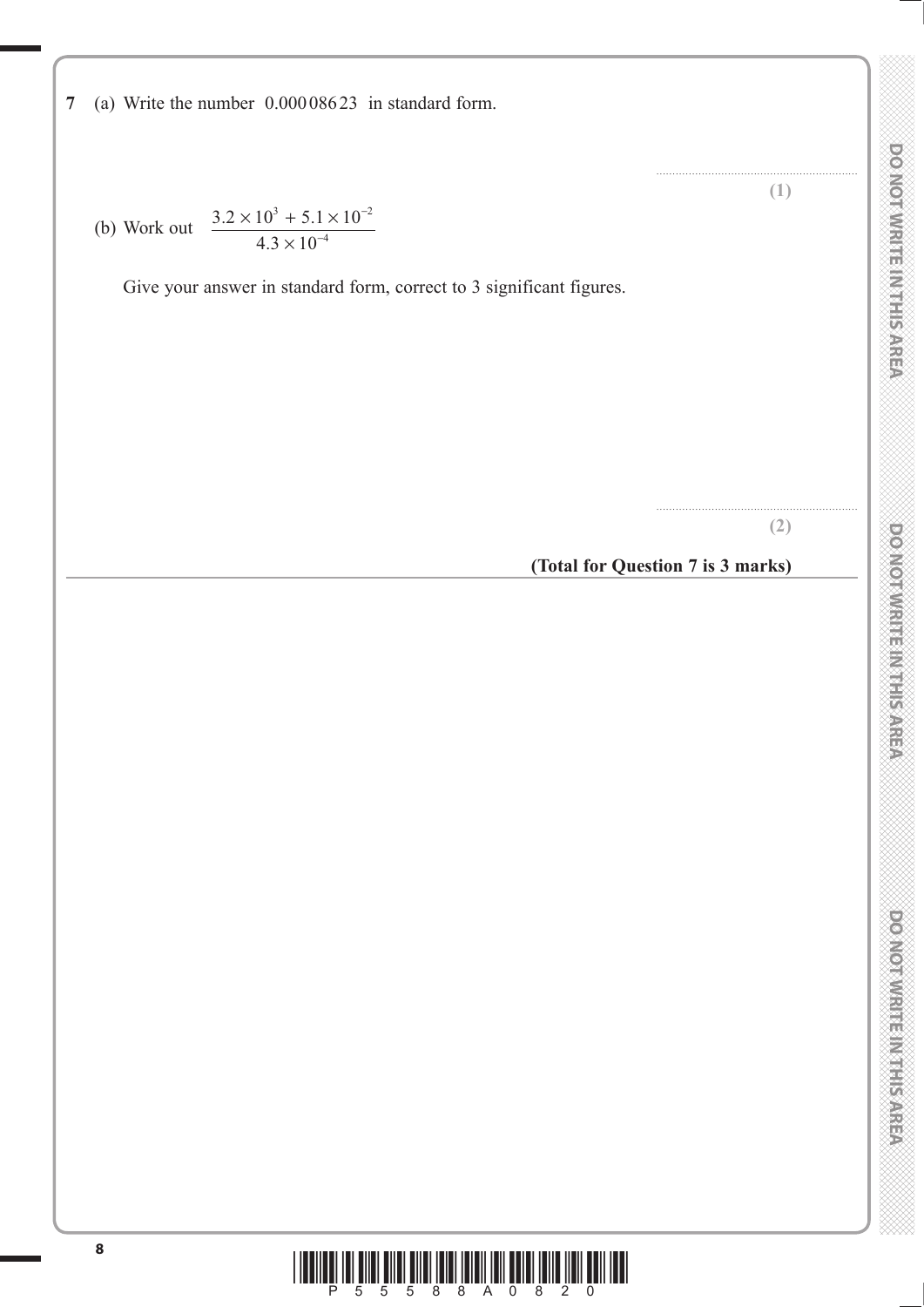

**8** 



Triangle **P** is reflected in the line  $y = -x$  to give triangle **Q**. Triangle **Q** is reflected in the line  $x = -1$  to give triangle **R**.

Describe fully the single transformation that maps triangle **R** to triangle **P**.

**(Total for Question 8 is 3 marks)**

**9** Martin truncates the number *N* to 1 digit. The result is 7

Write down the error interval for *N*.

**(Total for Question 9 is 2 marks)**



..................................................................................................................................................................................................................................................

..............................................................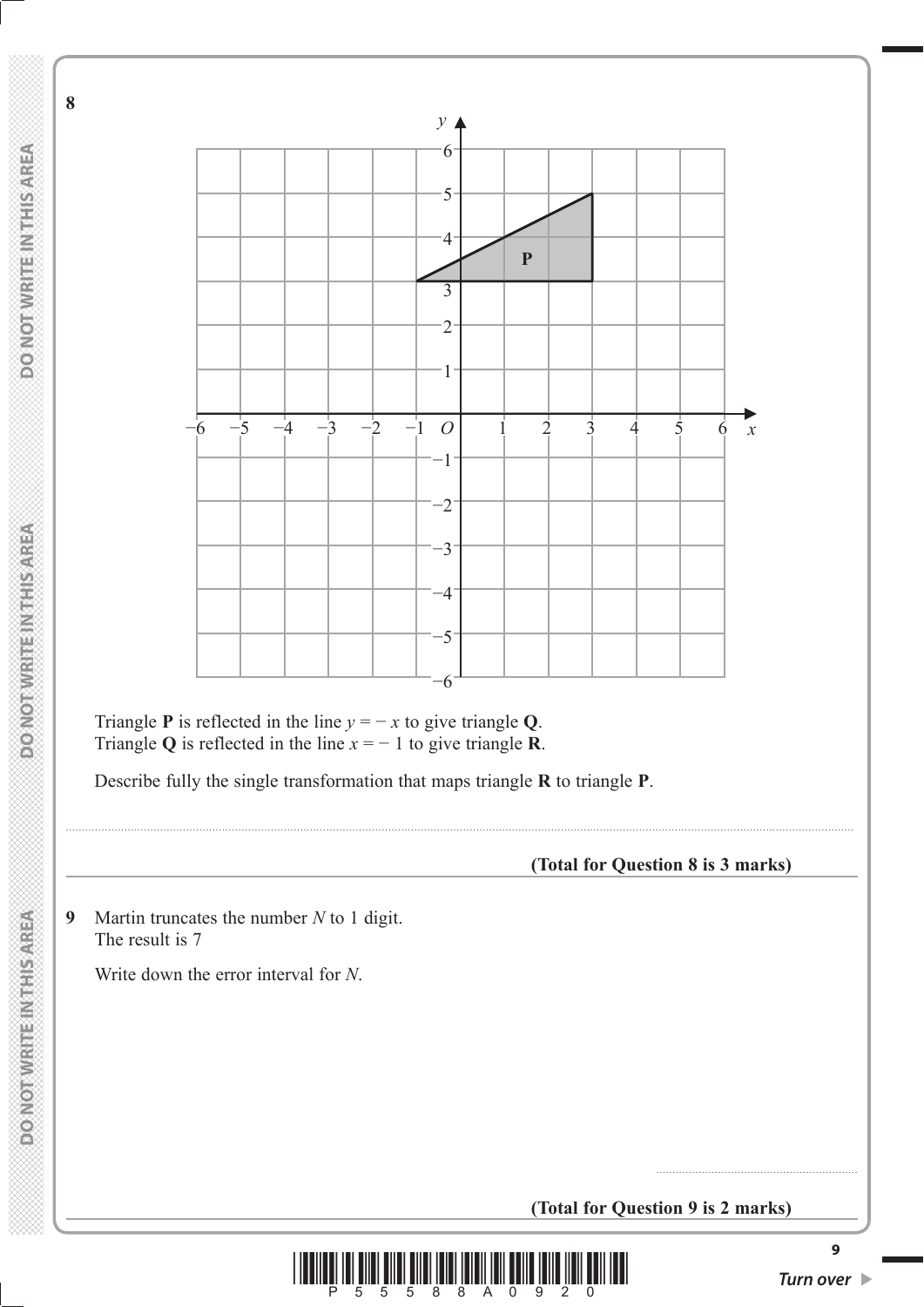**10** Robert makes 50 litres of green paint by mixing litres of yellow paint and litres of blue paint in the ratio 2:3

 Yellow paint is sold in 5 litre tins. Each tin of yellow paint costs £26

 Blue paint is sold in 10 litre tins. Each tin of blue paint costs £48

 Robert sells all the green paint he makes in 10 litre tins. He sells each tin of green paint for £66.96

Work out Robert's percentage profit on each tin of green paint he sells.

**(Total for Question 10 is 5 marks)**

.......................................................%

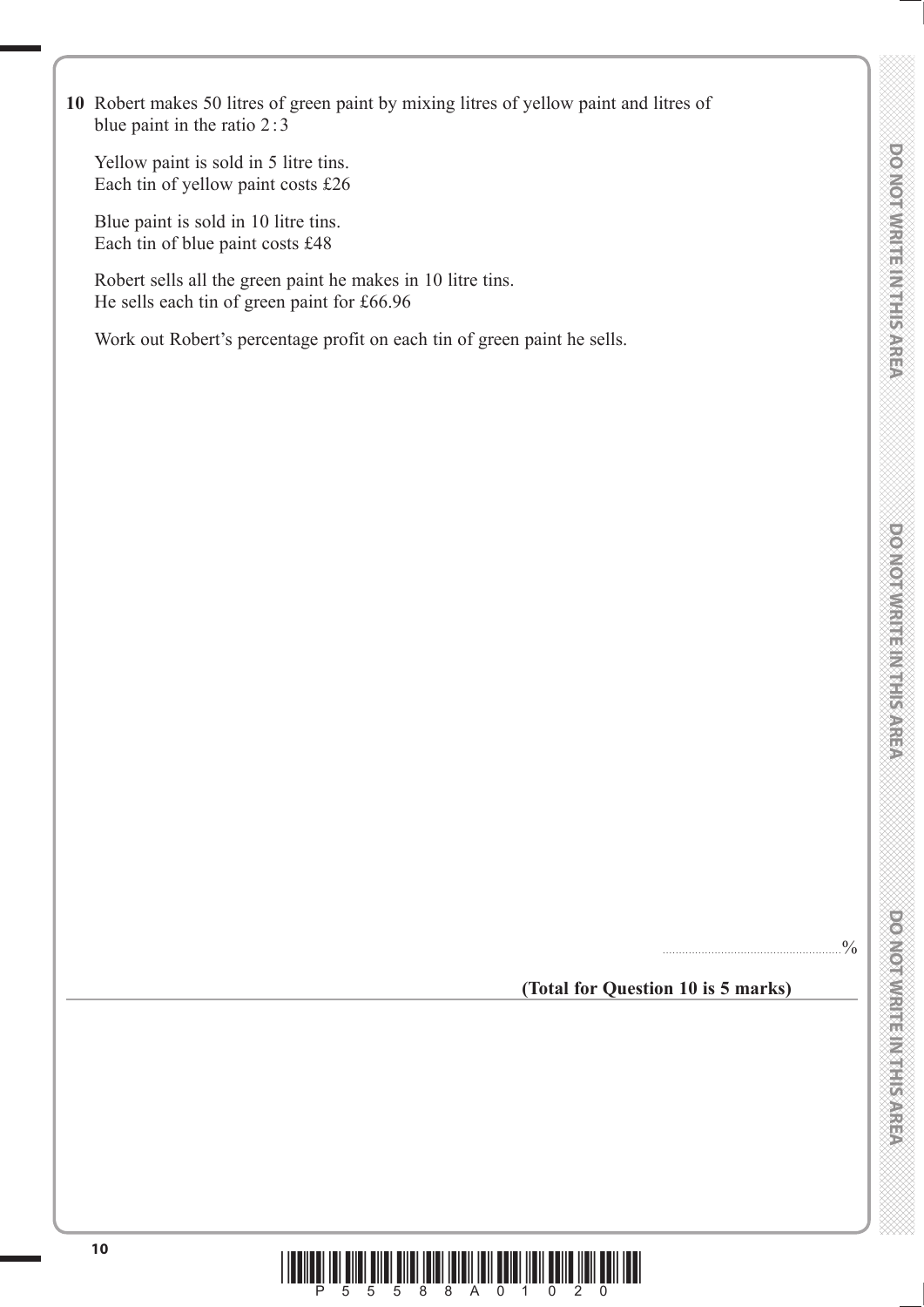**11** In a restaurant there are

 9 starter dishes 15 main dishes 8 dessert dishes

Janet is going to choose one of the following combinations for her meal.

a starter dish and a main dish

- or a main dish and a dessert dish
- or a starter dish, a main dish and a dessert dish

Show that there are 1335 different ways to choose the meal.

**(Total for Question 11 is 3 marks)**

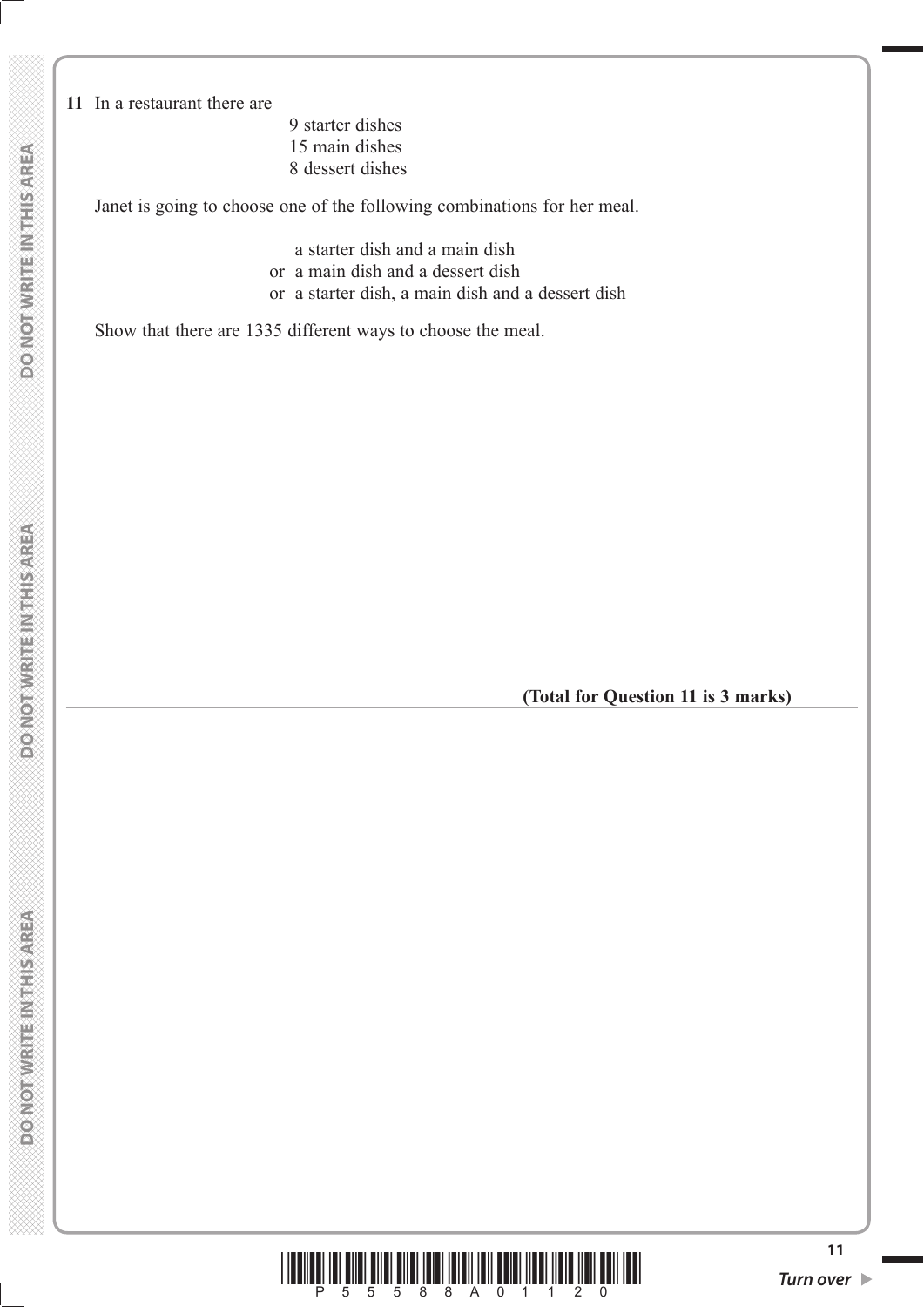**<sup>12</sup>** (a) Write 4 9 2 <sup>×</sup> <sup>−</sup> in the form *ax b* 2 *x* − *x* + where *a*, *b*, *c* and *d* are integers. 6 9 2 3 *cx d x x x* + + .............................................................. **(3)** (b) Express <sup>3</sup> 1 4 <sup>+</sup> <sup>−</sup> <sup>−</sup> as a single fraction in its simplest form. 1 2 *xx x* + .............................................................. **(3) (Total for Question 12 is 6 marks)<sup>12</sup>** \*P55588A01220\*

**DOWOITHER MEETINGS** 

 **DO NOT WRITE IN THE IN THIS AREA DO NOT WRITE IN THIS AREA DO NOT WRITE IN THIS AREA DO NOT WRITE IN THIS AREA DO NOT WRITE IN THE INTERNATIONAL CONTINUES. THE INTERNATIONAL CONTINUES. DOO NOT WRITE IN THIS AREA**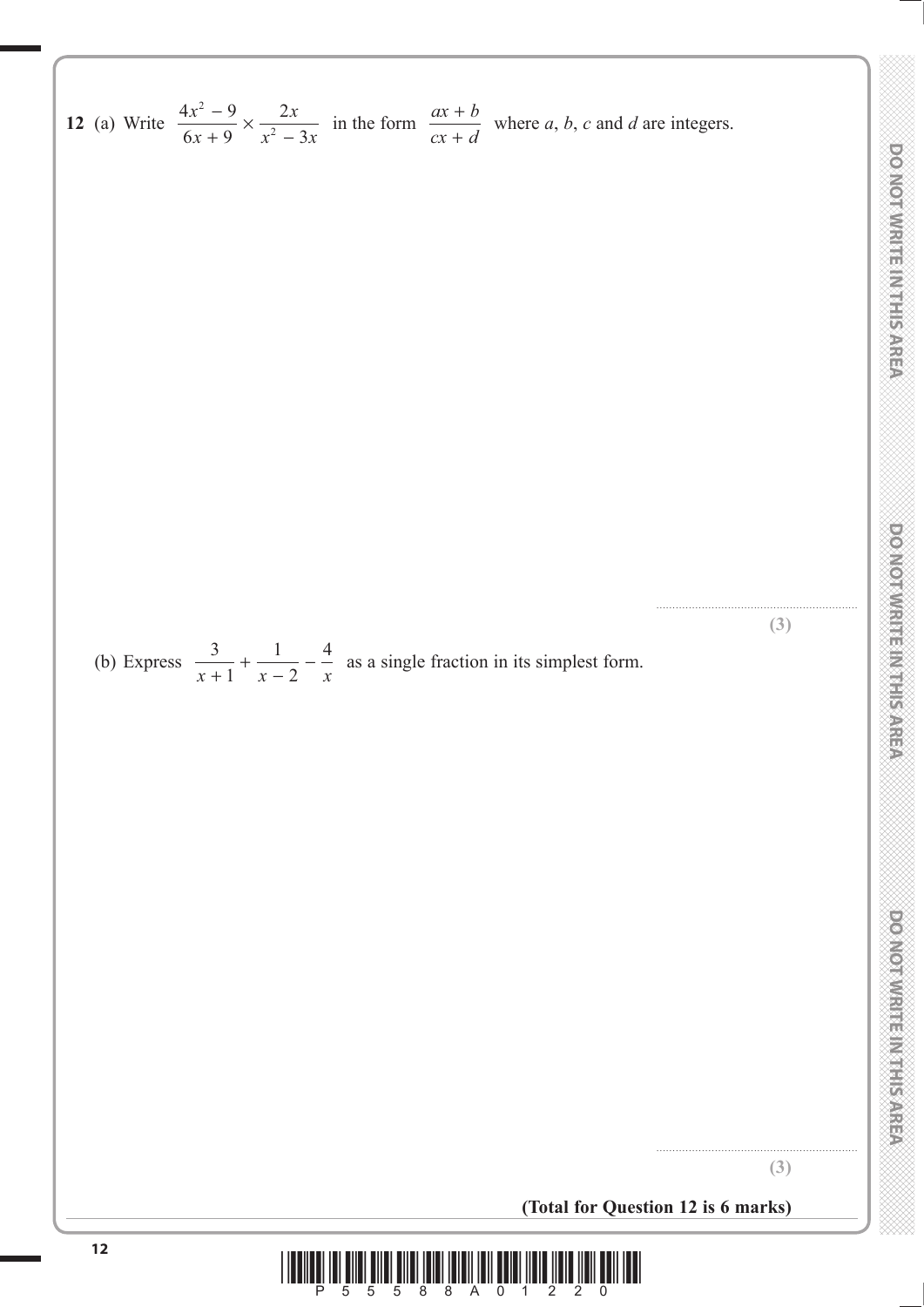**13** The diagram shows a circle and an equilateral triangle.

 One side of the equilateral triangle is a diameter of the circle. The circle has a circumference of 44 cm.

 Work out the area of the triangle. Give your answer correct to 3 significant figures.



.......................................................cm2

### **(Total for Question 13 is 3 marks)**

*x*

**(Total for Question 14 is 2 marks)**

**14** On the grid, sketch the curve with equation  $y = 2^x$ Give the coordinates of any points of intersection with the axes.

**DONOT WRITE IN THIS AREA** 

**DO NOT WRITE INTHIS AREA** 



*O*

*y*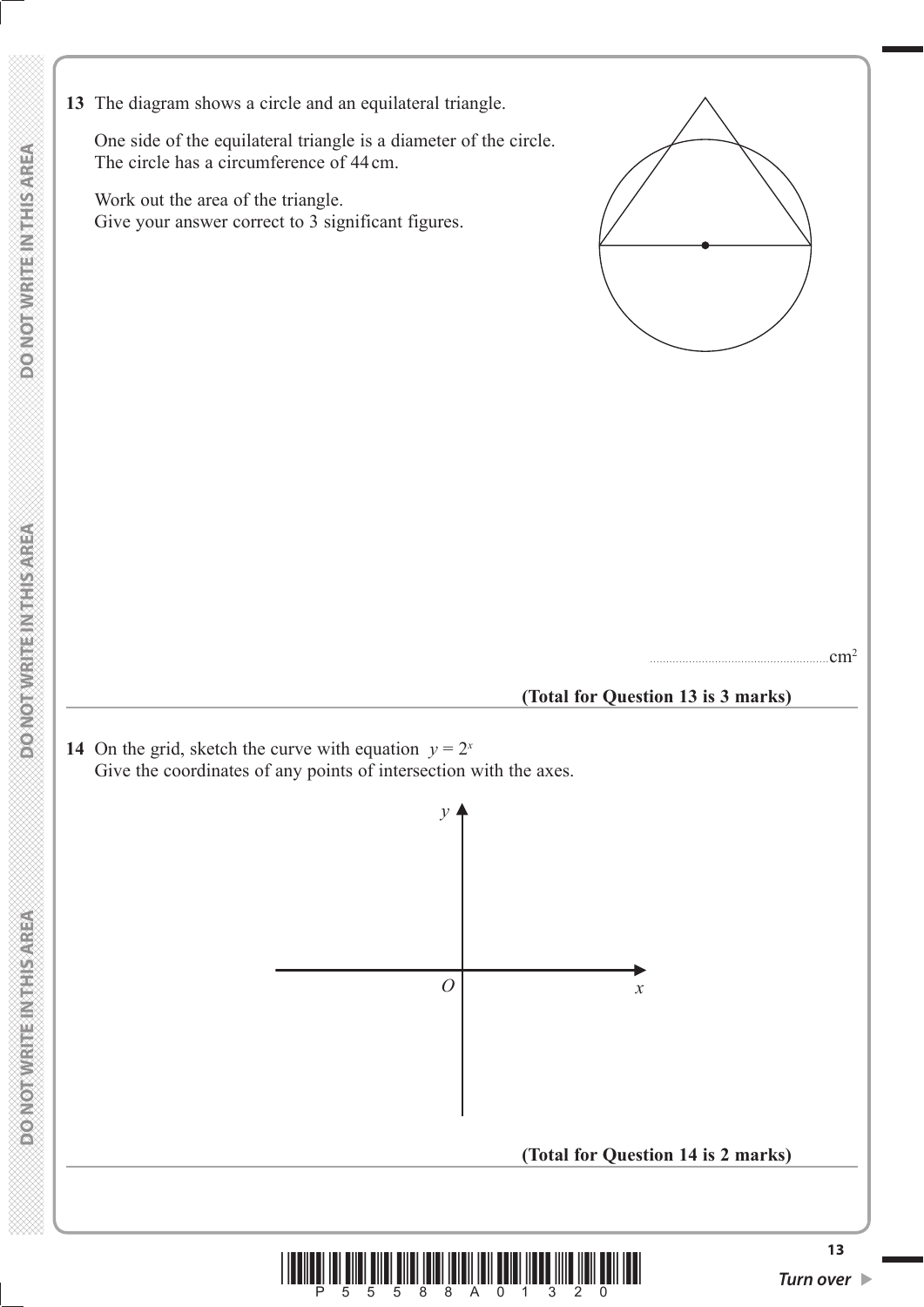$\overline{\phantom{0}}$ 

| 15 The equation of a circle is $x^2 + y^2 = 42.25$                                                                                        |                                    |
|-------------------------------------------------------------------------------------------------------------------------------------------|------------------------------------|
| Find the radius of the circle.                                                                                                            |                                    |
|                                                                                                                                           |                                    |
|                                                                                                                                           | (Total for Question 15 is 1 mark)  |
|                                                                                                                                           |                                    |
| 16 There are only red counters and blue counters in a bag.                                                                                |                                    |
| Joe takes at random a counter from the bag.<br>The probability that the counter is red is 0.65<br>Joe puts the counter back into the bag. |                                    |
| Mary takes at random a counter from the bag.<br>She puts the counter back into the bag.                                                   |                                    |
| (a) What is the probability that Joe and Mary take counters of different colours?                                                         |                                    |
|                                                                                                                                           |                                    |
|                                                                                                                                           |                                    |
|                                                                                                                                           |                                    |
|                                                                                                                                           |                                    |
|                                                                                                                                           |                                    |
|                                                                                                                                           |                                    |
|                                                                                                                                           |                                    |
|                                                                                                                                           |                                    |
|                                                                                                                                           |                                    |
|                                                                                                                                           | (2)                                |
| There are 78 red counters in the bag.                                                                                                     |                                    |
| (b) How many blue counters are there in the bag?                                                                                          |                                    |
|                                                                                                                                           |                                    |
|                                                                                                                                           |                                    |
|                                                                                                                                           |                                    |
|                                                                                                                                           |                                    |
|                                                                                                                                           | (2)                                |
|                                                                                                                                           | (Total for Question 16 is 4 marks) |
|                                                                                                                                           |                                    |

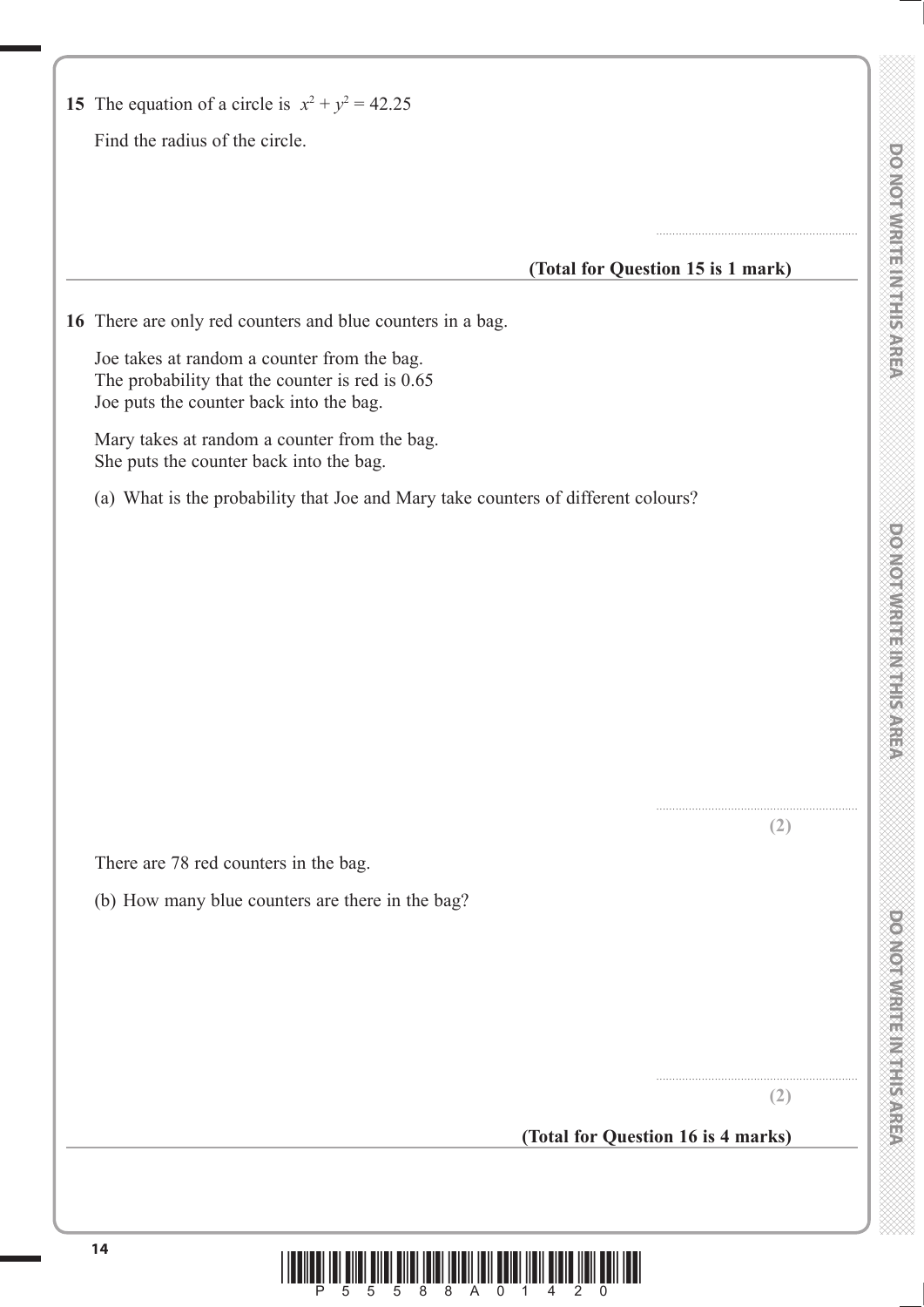**17** *p* and *q* are two numbers such that  $p > q$ 

When you subtract 5 from *p* and subtract 5 from *q* the answers are in the ratio 5:1 When you add 20 to  $p$  and add 20 to  $q$  the answers are in the ratio 5:2

 Find the ratio *p* : *q* Give your answer in its simplest form.

**(Total for Question 17 is 5 marks)**



..............................................................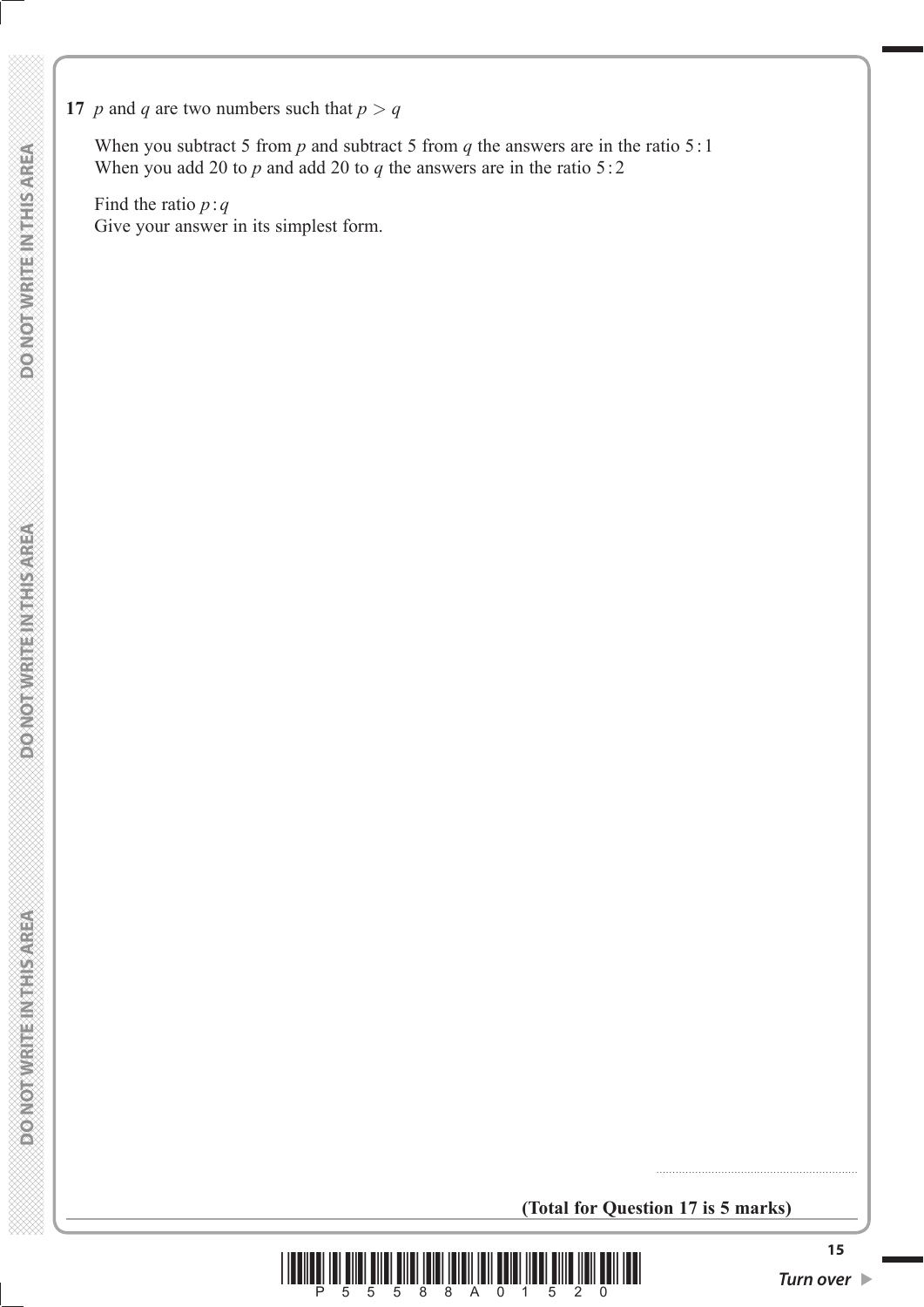**18** The straight line  $L_1$  passes through the points with coordinates (4, 6) and (12, 2) The straight line  $L_2$  passes through the origin and has gradient  $-3$ 

The lines  $\mathbf{L}_1$  and  $\mathbf{L}_2$  intersect at point *P*.

Find the coordinates of *P*.

(................................... , ...................................)

**(Total for Question 18 is 4 marks)**

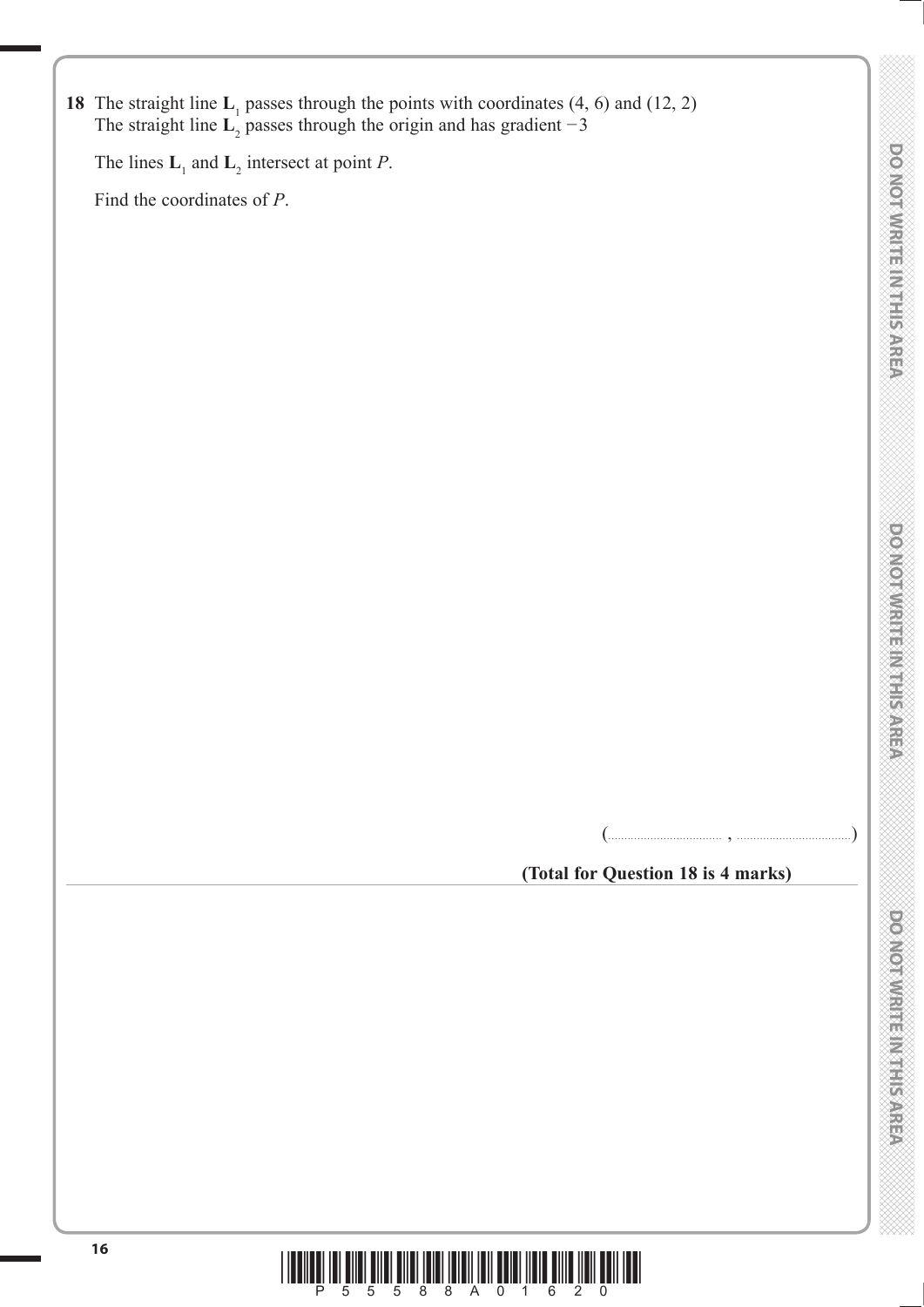**DO NOT WRITE IN THIS AREA DO NOT WRITE IN THIS AREA DO NOT WRITE IN THIS AREA**

19 Solve 
$$
22 < \frac{m^2 + 7}{4} < 32
$$

Show all your working.

**(Total for Question 19 is 5 marks)**

.............................................................................................................

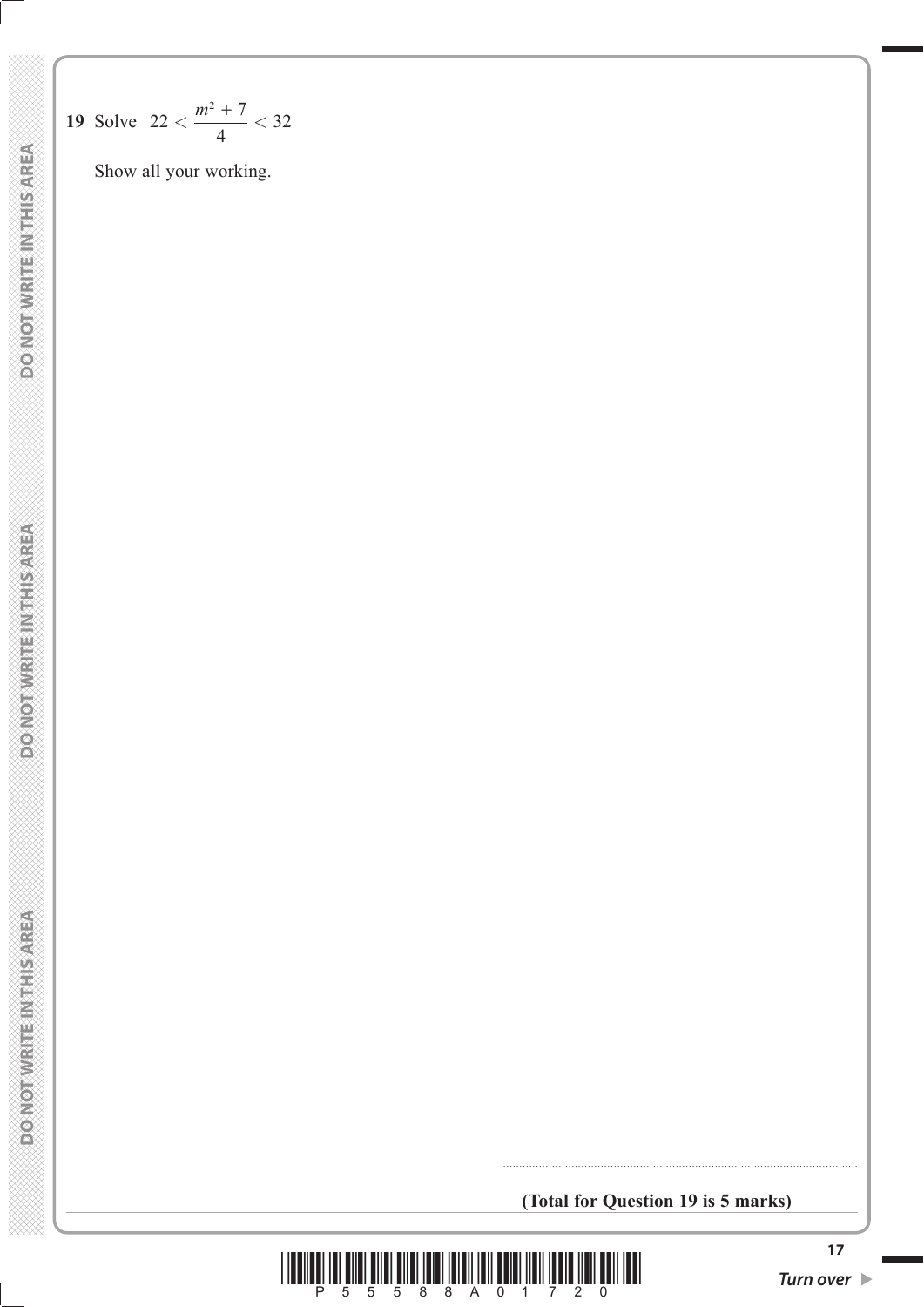**DOMORWHEEL HEISPIERA** 

DO NOTWRITE IN THIS AREA

**20** Here is a frustum of a cone.



 The diagram shows that the frustum is made by removing a cone with height 3.2 cm from a solid cone with height 6.4 cm and base diameter 7.2 cm.

 The frustum is joined to a solid hemisphere of diameter 7.2 cm to form the solid **S** shown below.



The density of the frustum is  $2.4 \text{ g/cm}^3$ The density of the hemisphere is  $4.8 \text{ g/cm}^3$ 

Calculate the average density of solid **S**.

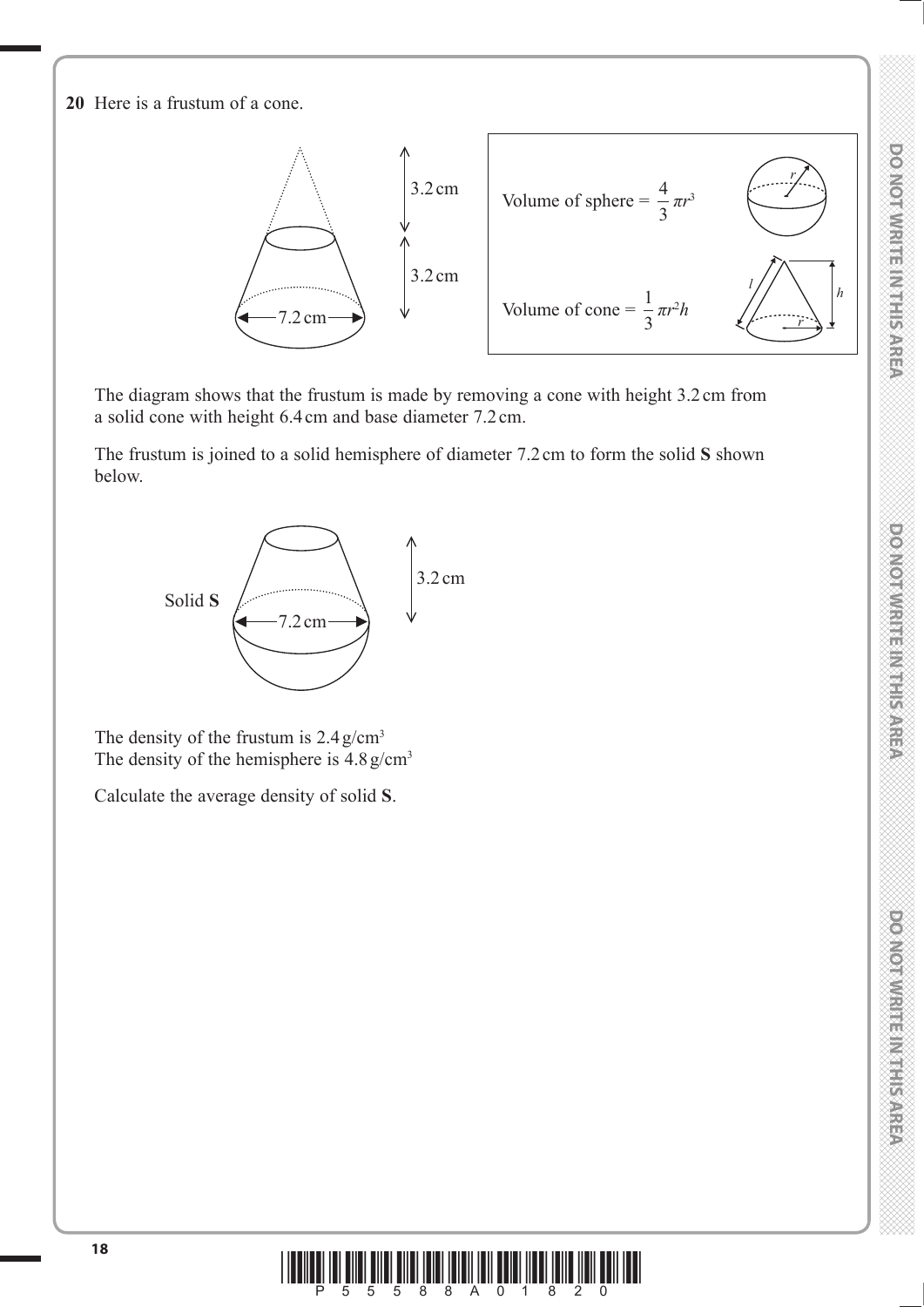.......................................................g/cm 3

**(Total for Question 20 is 5 marks)**